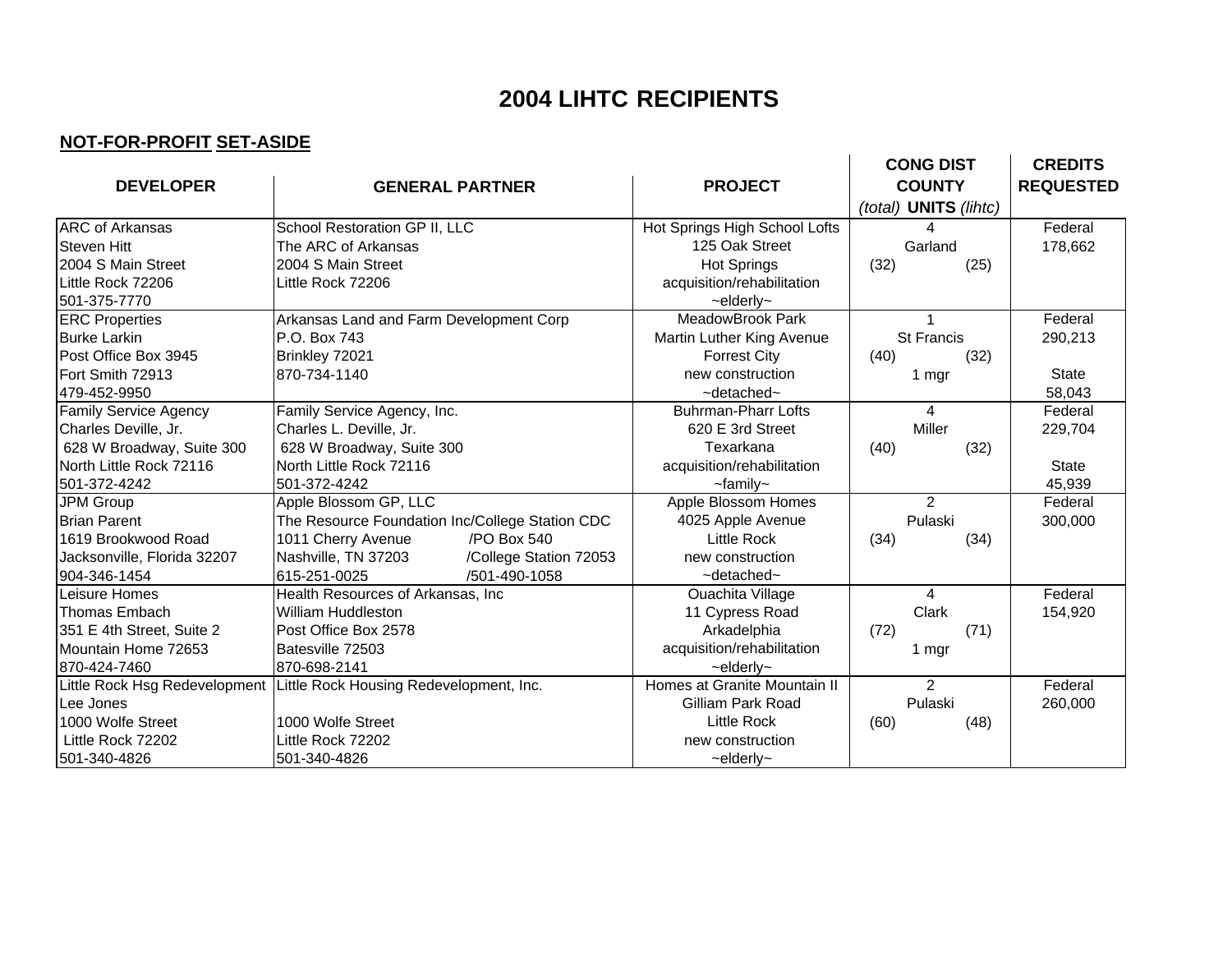|                               |                                             |                            | <b>CONG DIST</b>      | <b>CREDITS</b>   |
|-------------------------------|---------------------------------------------|----------------------------|-----------------------|------------------|
| <b>DEVELOPER</b>              | <b>GENERAL PARTNER</b>                      | <b>PROJECT</b>             | <b>COUNTY</b>         | <b>REQUESTED</b> |
|                               |                                             |                            | (total) UNITS (lihtc) |                  |
| Arrington Development         | Walnut Management, LLC                      | <b>Walnut Park Estates</b> | 3                     | Federal          |
| Dale Lancaster                | Dale Lancaster<br>/ William P. Joseph, Jr   | 2800 Emrich Street         | Sebastian             | 292,020          |
| Post Office Box 672           | P. O. Box 672<br>P. O. Box 16962            | <b>Fort Smith</b>          | (40)<br>(32)          |                  |
| Madison, Mississippi 39130    | Madison, MS 39130<br>Jackson, MS 39236      | new construction           |                       |                  |
| 601-856-3538                  | 601-856-3538<br>601-352-1100                | $\sim$ detached $\sim$     |                       |                  |
| <b>Bunn Builders</b>          | Billy W. Bunn                               | <b>Hughes Meadows</b>      | 1                     | Federal          |
| <b>Billy Bunn</b>             | Billy W. Bunn                               | 104 Maple Street           | <b>St Francis</b>     | 58,787           |
| Post Office Box 636           | Post Office Box 636                         | Hughes                     | (25)<br>(24)          |                  |
| Arkadelphia 71923             | Arkadelphia 71923                           | new construction           | 1 mgr                 | <b>State</b>     |
| 870-246-6709                  | 870-246-6709                                | $\sim$ family $\sim$       |                       | 11,757           |
| <b>Conine Realty Advisers</b> | Conine Realty Advisors, Inc.                | Ridge Road Village         | $\overline{2}$        | Federal          |
| Meg Conine                    | Meg Conine                                  | 47th & Ridge Road          | Pulaski               | 300,000          |
| 5300 Town&Country Blvd, #190  | 5300 Town&Country Blvd, #190                | North Little Rock          | (64)<br>(80)          |                  |
| Frisco, Texas 75034           | Frisco, Texas 75034                         | new construction           | 1 mgr                 |                  |
| 972-668-6600                  | 972-668-6600                                | $\sim$ elderly $\sim$      |                       |                  |
| <b>ERC Properties</b>         | ERC Partners of Arkansas, LLC               | <b>BrookStone Park II</b>  | 3                     | Federal          |
| <b>Burke Larkin</b>           | Post Office Box 3945                        | <b>Dunlap Drive</b>        | Johnson               | 300,000          |
| Post Office Box 3945          | Fort Smith 72913                            | Clarksville                | (46)<br>(36)          |                  |
| Fort Smith 72913              | 479-452-9950                                | new construction           | 1 mgr                 |                  |
| 479-452-9950                  |                                             | $-$ family $-$             |                       |                  |
| Leisure Homes                 | Thomas J. Embach                            | Merriwood Village          | 3                     | Federal          |
| <b>Thomas Embach</b>          | 351 E 4th Street, Suite 2                   | 1002 Morning Glory Drive   | Marion                | 131,350          |
| 351 E 4th Street, Suite 2     | Mountain Home 72653                         | <b>Bull Shoals</b>         | (27)<br>(27)          |                  |
| Mountain Home 72653           | 870-424-7460                                | acquisition/rehabilitation |                       |                  |
| 870-424-7460                  |                                             | $\sim$ elderly $\sim$      |                       |                  |
| RichSmith Development         | Park Ridge Management Conway, LLC           | Park Ridge at Conway       | $\overline{2}$        | Federal          |
| Keith Richardson              | William Keith Richardson Trust / Arby Smith | German Lane & Rumker Rd    | Faulkner              | 300,000          |
| 9800 Maumelle Blvd            | 9800 Maumelle Blvd                          | Conway                     | (48)<br>(38)          |                  |
| North Little Rock 72113       | North Little Rock 72113                     | new construction           |                       |                  |
| 501-758-0050                  | 501-758-0050                                | $-$ family $-$             |                       |                  |
| <b>RichSmith Development</b>  | Ridge Management Jonesboro, LLC             | Ridge at Jonesboro         | 1                     | Federal          |
| <b>Arby Smith</b>             | William Keith Richardson Trust / Arby Smith | <b>Patrick Street</b>      | Craighead             | 300,000          |
| 9800 Maumelle Blvd            | 9800 Maumelle Blvd                          | Jonesboro                  | (48)<br>(38)          |                  |
| North Little Rock 72113       | North Little Rock 72113                     | new construction           |                       |                  |
| 501-758-0050                  | 501-758-0050                                | $\sim$ family $\sim$       |                       |                  |

**FOR PROFIT SET-ASIDE**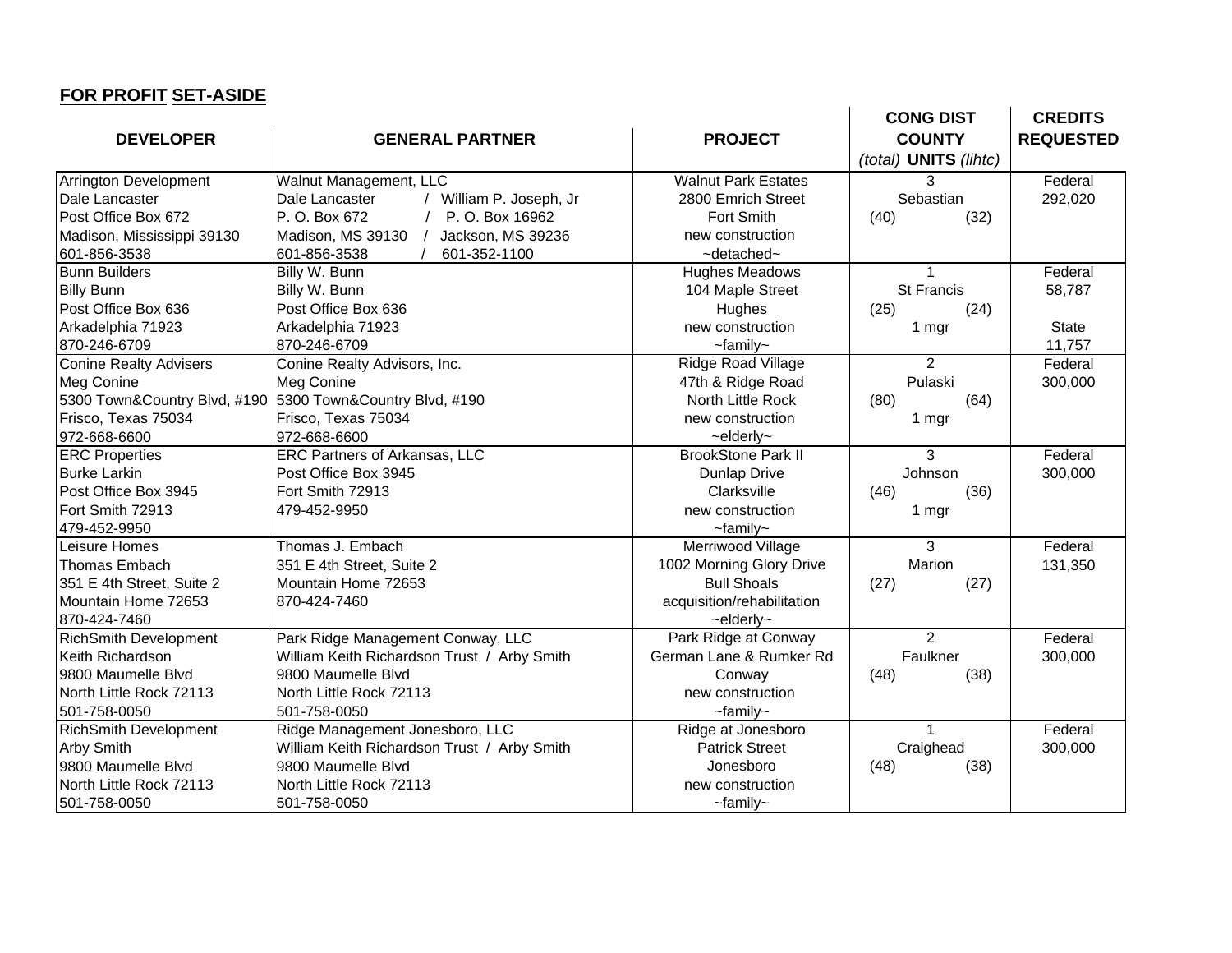## **FOR PROFIT SET-ASIDE (con't)**

| <u>I OK I KOLIT 9ET-ASIDE (</u> COILT) |                                             |                                  |                       |                  |
|----------------------------------------|---------------------------------------------|----------------------------------|-----------------------|------------------|
|                                        |                                             |                                  | <b>CONG DIST</b>      | <b>CREDITS</b>   |
| <b>DEVELOPER</b>                       | <b>GENERAL PARTNER</b>                      | <b>PROJECT</b>                   | <b>COUNTY</b>         | <b>REQUESTED</b> |
|                                        |                                             |                                  | (total) UNITS (lihtc) |                  |
| <b>RichSmith Development</b>           | Ridge Management North Little Rock, LLC     | Ridge at North Little Rock       | 2                     | Federal          |
| <b>Arby Smith</b>                      | William Keith Richardson Trust / Arby Smith | <b>Scenic Drive</b>              | Pulaski               | 300,000          |
| 9800 Maumelle Blvd                     | 9800 Maumelle Blvd                          | North Little Rock                | (51)<br>(64)          |                  |
| North Little Rock 72113                | North Little Rock 72113                     | new construction                 |                       |                  |
| 501-758-0050                           | 501-758-0050                                | $\sim$ family $\sim$             |                       |                  |
| <b>RichSmith Development</b>           | Ridge Management West Memphis, LLC          | Ridge at West Memphis            |                       | Federal          |
| <b>Arby Smith</b>                      | William Keith Richardson Trust / Arby Smith | Jackson Avenue                   | Crittenden            | 325,000          |
| 9800 Maumelle Blvd                     | 9800 Maumelle Blvd                          | <b>West Memphis</b>              | (64)<br>(51)          |                  |
| North Little Rock 72113                | North Little Rock 72113                     | new construction                 |                       | <b>State</b>     |
| 501-758-0050                           | 501-758-0050                                | $\sim$ family $\sim$             |                       | 65,000           |
| <b>Sunbelt Housing Corporation</b>     | Sunbelt Development Corp.                   | <b>Hickory Square Apartments</b> |                       | Federal          |
| <b>Russell Altizer</b>                 | 13200 W Markham, Suite 108                  | 1468 E 10th                      | Arkansas              | 107,348          |
| 13200 W Markham, Suite 108             | Little Rock 72211                           | Stuttgart                        | (40)<br>(40)          |                  |
| Little Rock 72211                      | 501-227-7730                                | acquisition/rehabilitation       |                       |                  |
| 501-227-7730                           |                                             | $\sim$ family $\sim$             |                       |                  |
| <b>Sunbelt Housing Corporation</b>     | Sunbelt Development Corp.                   | <b>Pine Meadows Apartments</b>   | 4                     | Federal          |
| <b>Russell Altizer</b>                 | 13200 W Markham, Suite 108                  | 890 Pierce Street                | Ouachita              | 79,223           |
| 13200 W Markham, Suite 108             | Little Rock 72211                           | Camden                           | (50)<br>(49)          |                  |
| Little Rock 72211                      | 501-227-7730                                | acquisition/rehabilitation       | 1 mgr                 |                  |
| 501-227-7730                           |                                             | $\sim$ family $\sim$             |                       |                  |
| <b>United Development Corp</b>         | Harold E. Buehler, Sr<br>Jo Ellen Buehler   | Mays Heights                     |                       | Federal          |
| <b>Harold Buehler</b>                  | 2531 Broad Avenue<br>/ 2531 Broad Avenue    | N Charles Road                   | Craighead             | 300,000          |
| 2531 Broad Street                      | Memphis, TN 38112<br>/ Memphis, TN 38112    | Jonesboro                        | (56)<br>(44)          |                  |
| Memphis, Tennessee 38112               | 901-324-9422                                | new construction                 | 1 mgr                 |                  |
| 901-324-9422                           |                                             | $\sim$ detached $\sim$           |                       |                  |
| Zimmerman Properties                   | Zimmerman Properties, LLC                   | <b>Arbor Pointe Apartments</b>   | 4                     | Federal          |
| Justin Zimmerman                       | Justin M. Zimmerman                         | Oats Road                        | Miller                | 325,000          |
| 1730 E. Republic, Suite F              | 1730 E. Republic, Suite F                   | Texarkana                        | (48)<br>(47)          |                  |
| Springfield, Missouri 65804            | Springfield, Missouri 65804                 | new construction                 | 1 mgr                 | <b>State</b>     |
| 417-883-1632                           | 417-883-1632                                | $\sim$ elderly $\sim$            |                       | 65,000           |